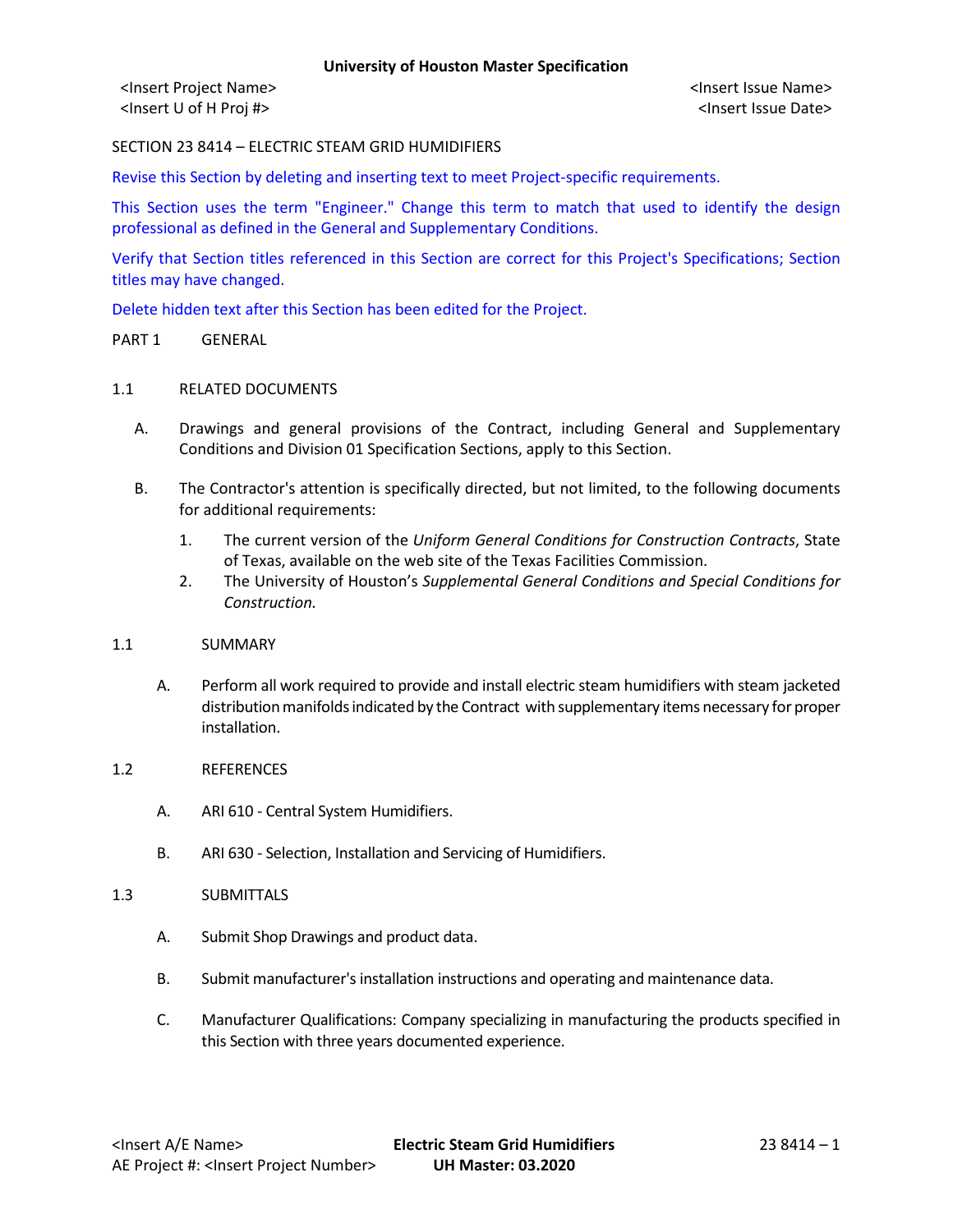<Insert Project Name> <Insert Issue Name> <Insert U of H Proj #> <Insert Issue Date>

- D. Provide a two year warranty including coverage for humidifier unit except the cylinder.
- E. Provide six extra disposable humidifier cylinders for each unit.
- PART 2 PRODUCTS
- 2.01 MANUFACTURERS
	- A. Nortek.
	- B. Dri-Steem Humidifiers Co.
	- C. DGH System, Inc.
	- D. Armstrong Model AMR.

#### 2.02 STEAM HUMIDIFIERS

- A. Furnish and install steam humidifiers of the sizes and capacities shown on the Drawings and listed in the equipment schedule. Humidifiers shall be of the multiple dispersion tube, steam injection, dry type wherein entrained condensate is removed from the steam by means of 304 stainless steel, centrifugal type, water/steam separators. Humidifiers shall be designed and catalogued to accomplish 100% absorption within 3 feet downstream of the humidifier when the air is at 95% relative humidity.
- B. Electrode Steam Generating Type Humidifier:
	- 1. CSA certified and UL listed.
	- 2. Disposable cylinder type.
	- 3. Electronic capacity control (20% to 100%).
	- 4. Proportional and integral auto-adaptive control to automatically adapt to incoming water condition.
	- 5. Alphanumeric LCD display to indicate system messages, output, control signal input, capacity demand and system configuration.
	- 6. Keypad to configure, monitor and control humidifier with information messages on LCD display.
	- 7. Self-diagnostic controls on start-up and during operation shall prevent unsafe operation of the unit.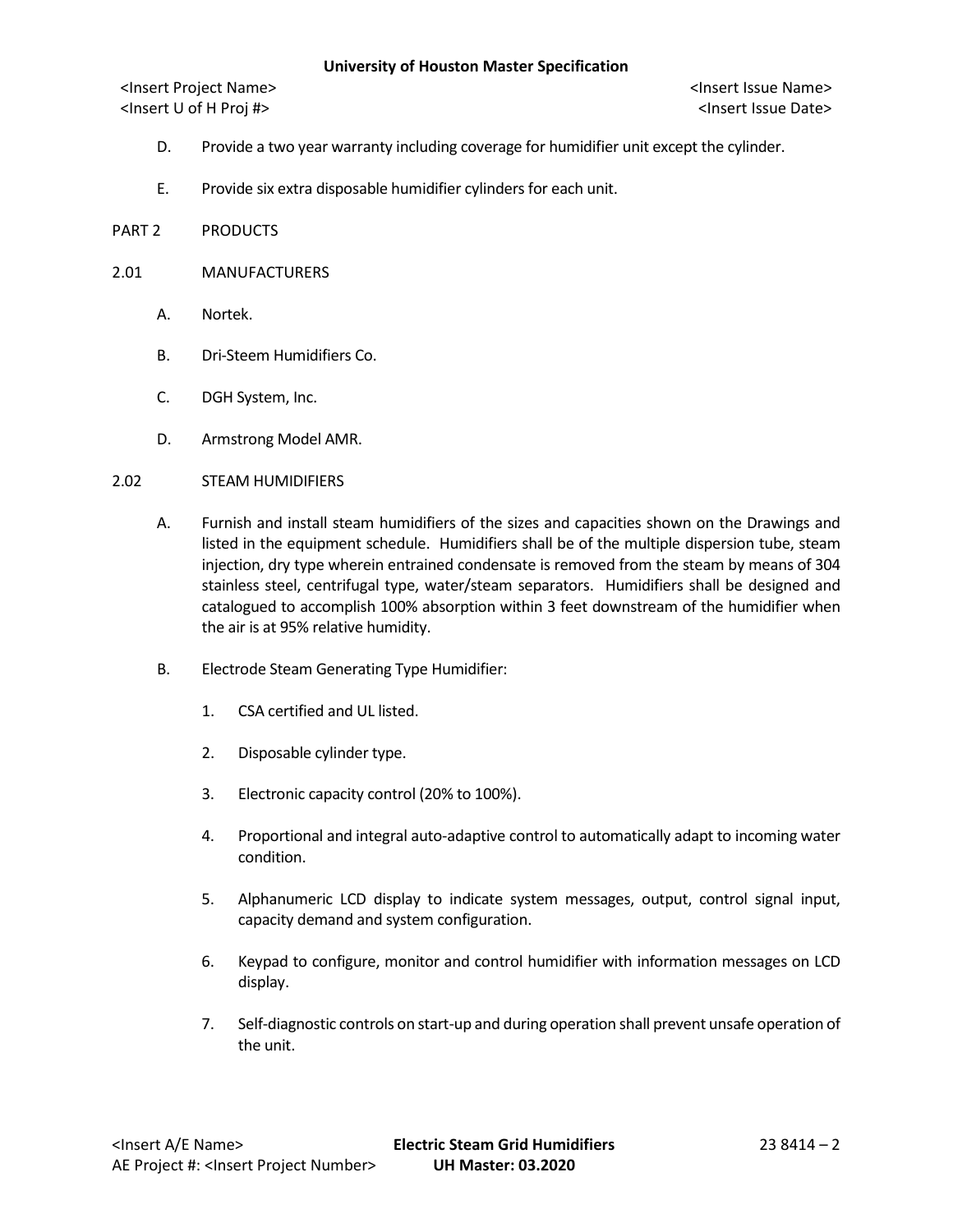- 8. Solenoid control of supply and drain water.
- 9. Automatic self-help feature that can clean obstruction from the drain valve when needed.
- 10. Automatic off-season shutdown that will completely drain the cylinder during prolonged off periods and restart automatically on a call for humidity.
- 11. Full front access.
- 12. Constant Volume Control System: The humidifier shall be controlled by a humidistat, airflow proving switch and high limit control that automatically shuts humidifier down when the humidity level in the duct increases above 80% to 85% RH. Prevents wetting of the ductwork.
- 13. Variable Volume Control System: The humidifier shall be controlled by a humidistat, airflow proving switch and modulating high limit control that will automatically reduce the output capacity of the humidifier when the humidity level in the duct increases above 80% to 85% RH. Prevents wetting of ductwork when airflow is decreased.
- 14. Dual cylinder units shall have dual control circuits for complete control of each cylinder and safety.
- 15. Steam distributor with condensate separator.
- 16. Remote message indication capability to indicate normal operation, change cylinder and shutdown shall be standard.
- 17. Standard of acceptance NORTEC NHMC.
- 18. Cal-rod heater element electric humidifiers not acceptable.

# 2.03 ACCESSORIES

- A. Supply and install the following accessories in accordance with the manufacturer's recommendation.
- B. 132-9203: Duct mounted pressure differential switch, for air proving interlock.
- C. 146-9321 through 146-9330: Proportional modulating control. Allows full modulating control of humidifiers by varying signals from control systems supplied by others. Most variable DC voltage, resistance and current signals can be accommodated.
- D. 132-9505: Inline water filter for supply water.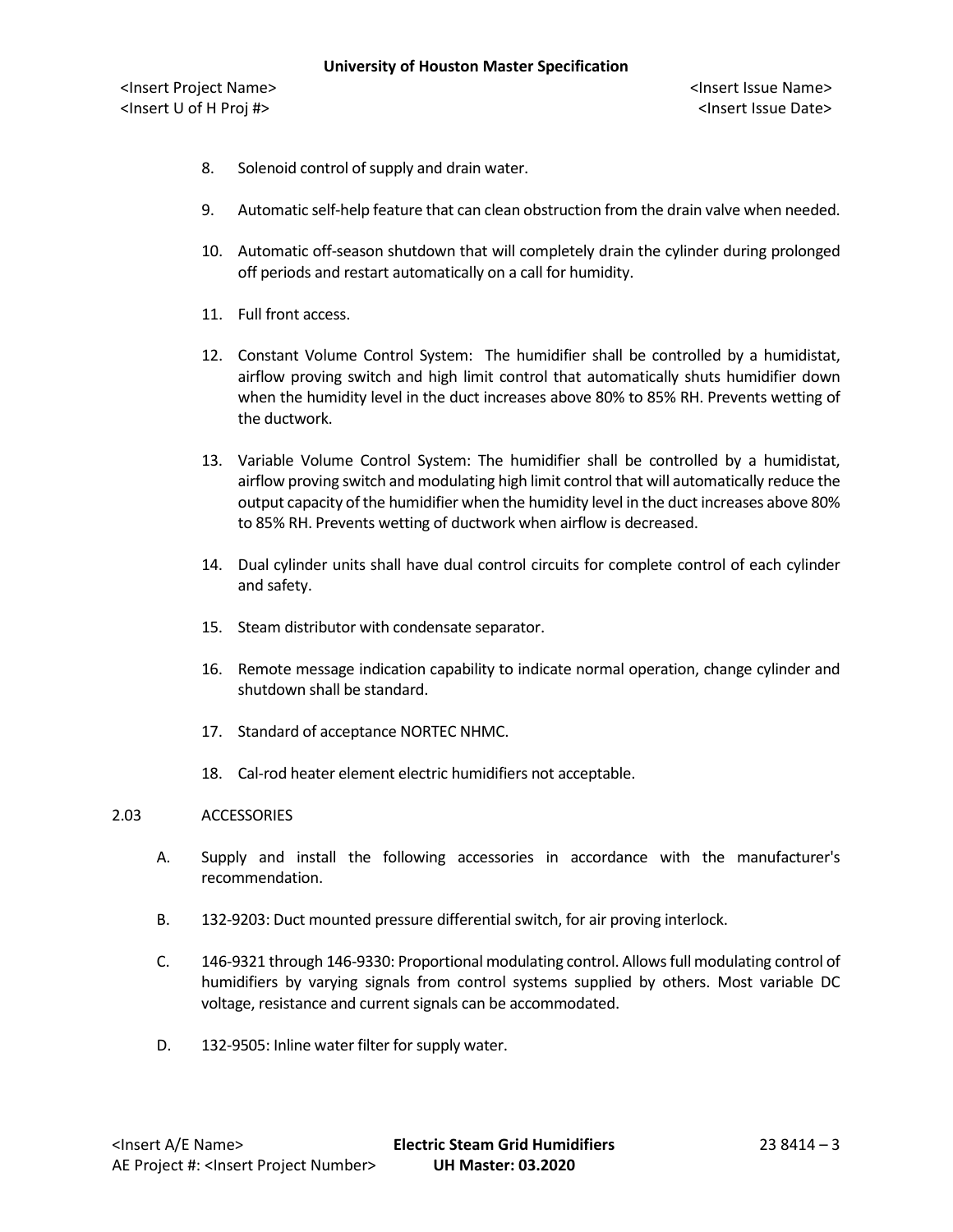# **University of Houston Master Specification**

<Insert Project Name> <Insert Issue Name> <Insert U of H Proj #> <Insert Issue Date>

- E. 146-9533: Fill cup extension kit for NH-005 through NH-030. Required when duct static and steam line resistance exceeds standard unit limitations.
- F. 132-8810: Steam hose 7/8 inch ID for ASD and BSD type steam distributors used with NH-005 through NH-030 units.
- G. 132-8840: Condensate return hose 3/8-inch ID. Used with all units.
- H. 146-9525 and 146-9529: Remote service indicator package provides an audible and visual indication remotely from the humidifier when any service code appears.
- I. 146-9522: Low temperature protection. Activates humidifier independent of humidistat if internal temperature falls below set point. Two required for NH-150 and NH-200.
- J. High limit stat to deactivate steam control valve when the high limit is 90 percent or higher.
- K. Provide a FCMS interface card to receive signals from FCMS for controlling the control valve of each humidifier.
- PART 3 EXECUTION
- 3.01 INSTALLATION
	- A. Install in accordance with manufacturer's written instructions.
	- B. Install in accord with ARI 630.
	- C. Provide galvanized steel rods to support distribution manifolds and mount in air system plenums.
	- D. Connect outlet of unit to drain piping. Provide gate valve.
	- E. Install cold water supply of ¼-inch type K soft copper tubing with shutoff cock and 7/8 inch drain line. Pipe drain to nearest floor drain ensuring air gap is incorporated per manufacturer's instructions.
	- F. Humidifiers to operate only when airflow is proven.
	- G. Mount airflow switch and tubing.
	- H. Install unit in duct with at least 6 feet of straight run downstream of humidifier for steam to be absorbed into the air stream. Provide the minimum number of dispersion tubes (manifold) to achieve the complete absorption in the short run.
- 3.02 COMMISSIONING